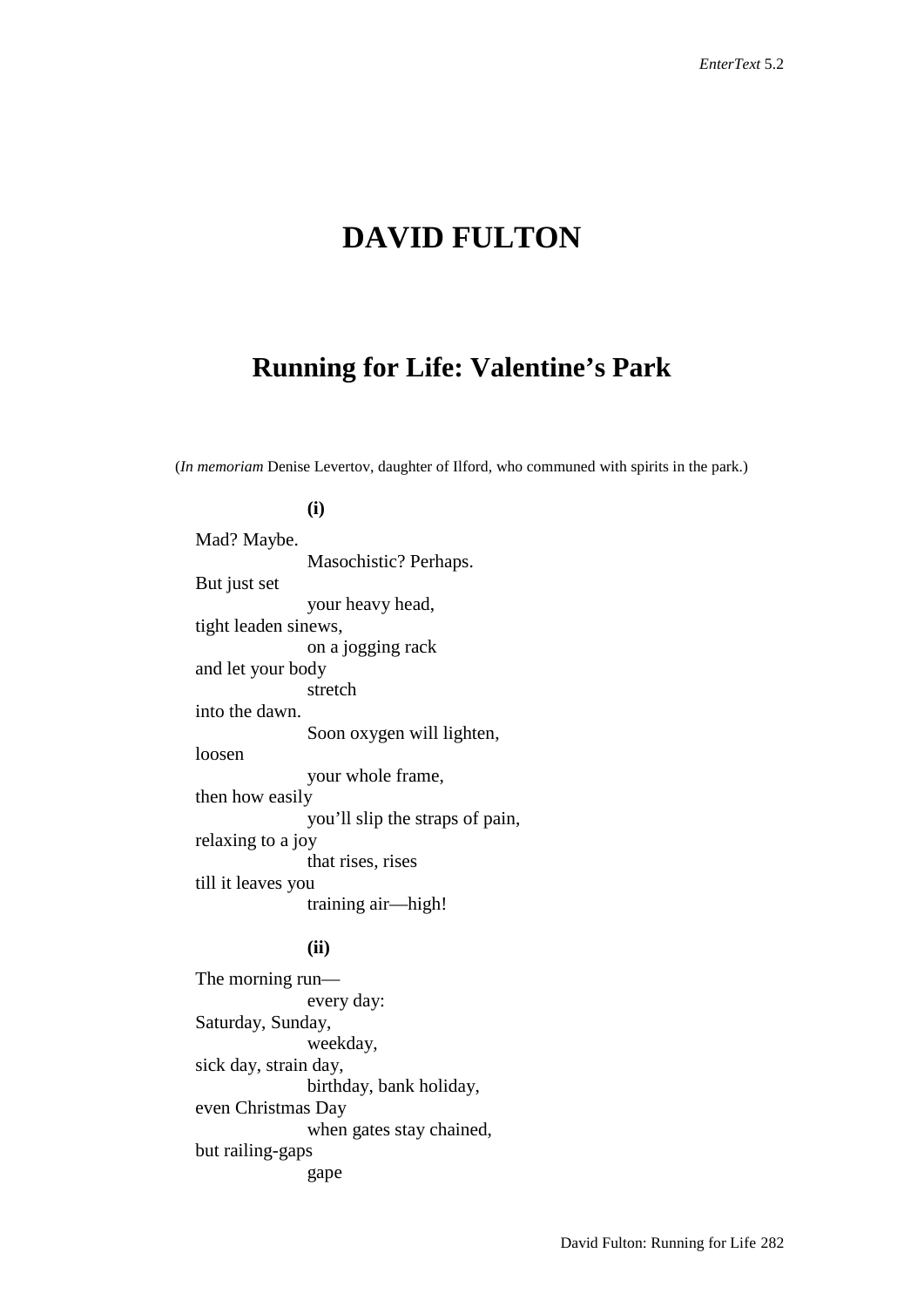for a quick squeeze to fenced liberty.) **(iii)** Summer: ten past six. Winter: ten-to-seven. Running from Ilford's bourgeois ease (unlikely), unmortgaged house (semi-detached), loving wife (fully attached, I hope), and child at fifty (bizarre); surprising fox and cub, fire eyes swivelling from tipped bins, ripped refuse bags, sturdy legs hurling a red blur at green cover; running up Cranbrook Road past solitary bus-stop waiters in rain, in snow, darkness and first light to skirt the Square, Ilford's brief "village," houses standing back in smug satisfaction; approaching park gates under concrete urns that lean to ask a classic question, "Why are you dying to run when all you are doing is running to die?" Pushing creaking iron apart to kick the cinder path past Valentine's House, our East India shyster's listed chateau (first entrant to Love or Trade's demesne?), so many bijou boughs, homeless leaves, so much enclosed earth, common grass.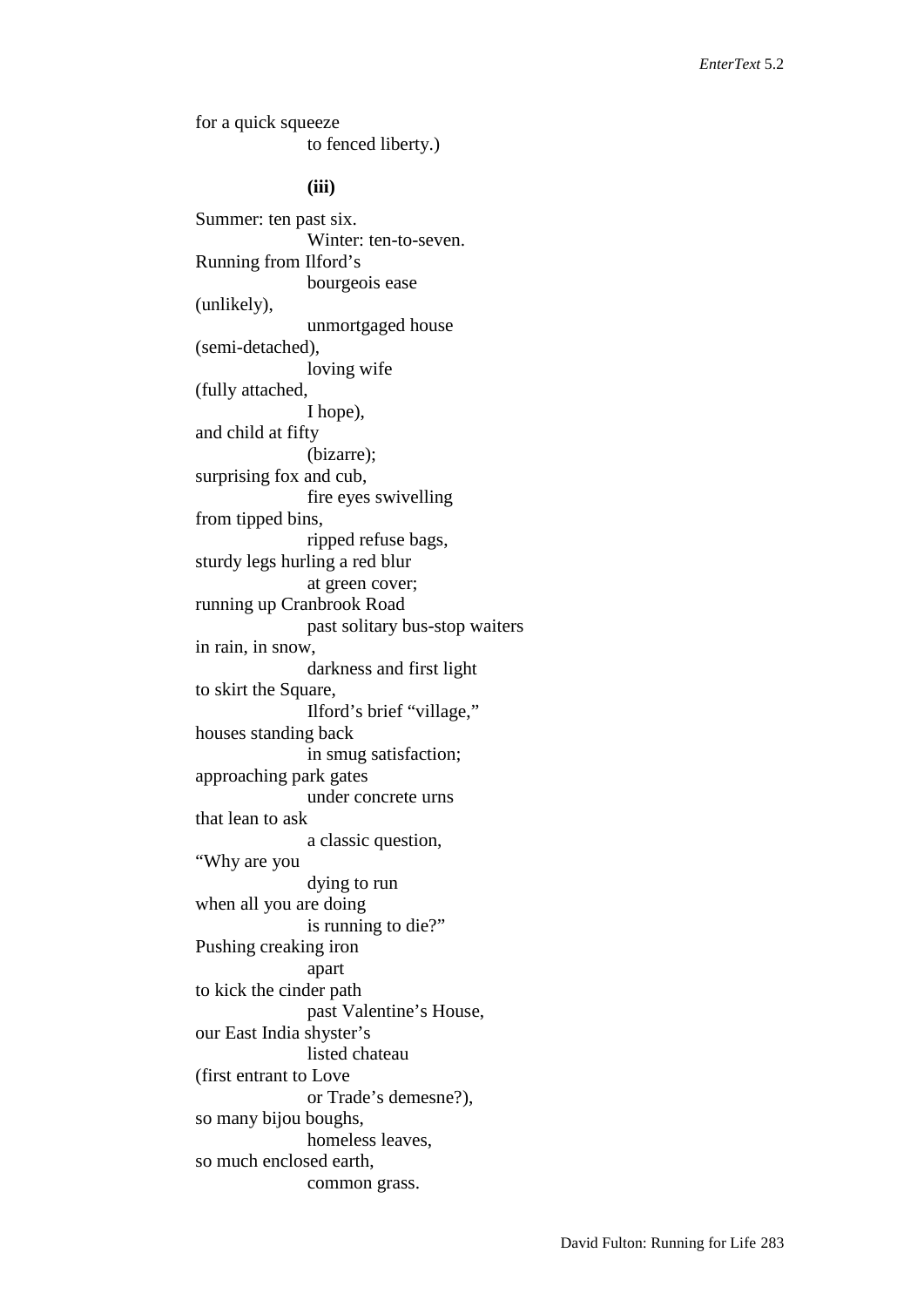**(iv)** No, not locked, surely! Park-keepers still asleep or will that mythical dog, figured at the gate— "patrolled area: beware!" finally find flesh to uncurl lips and launch its snarled incisors at my wrists? No! No panting slobber, no ominous pads make horror music in the shadows. Relax: the grounds are yours, the air is icy blue-black, the moon a sliver, and one shooting star— Boeing? UFO? moves silently across the sky to Stansted or deep space?

#### **(v)**

Race down your narrow tarmac into the lamp's yellow glow, shooting beyond your breath barrier as you re-enter the dark; or tread through midsummer treacle, wind rollers and the rain's bead curtains in thigh defiance of a world's weather; then whenever air's intangible force singlet, shorts, shoes everything! through what can